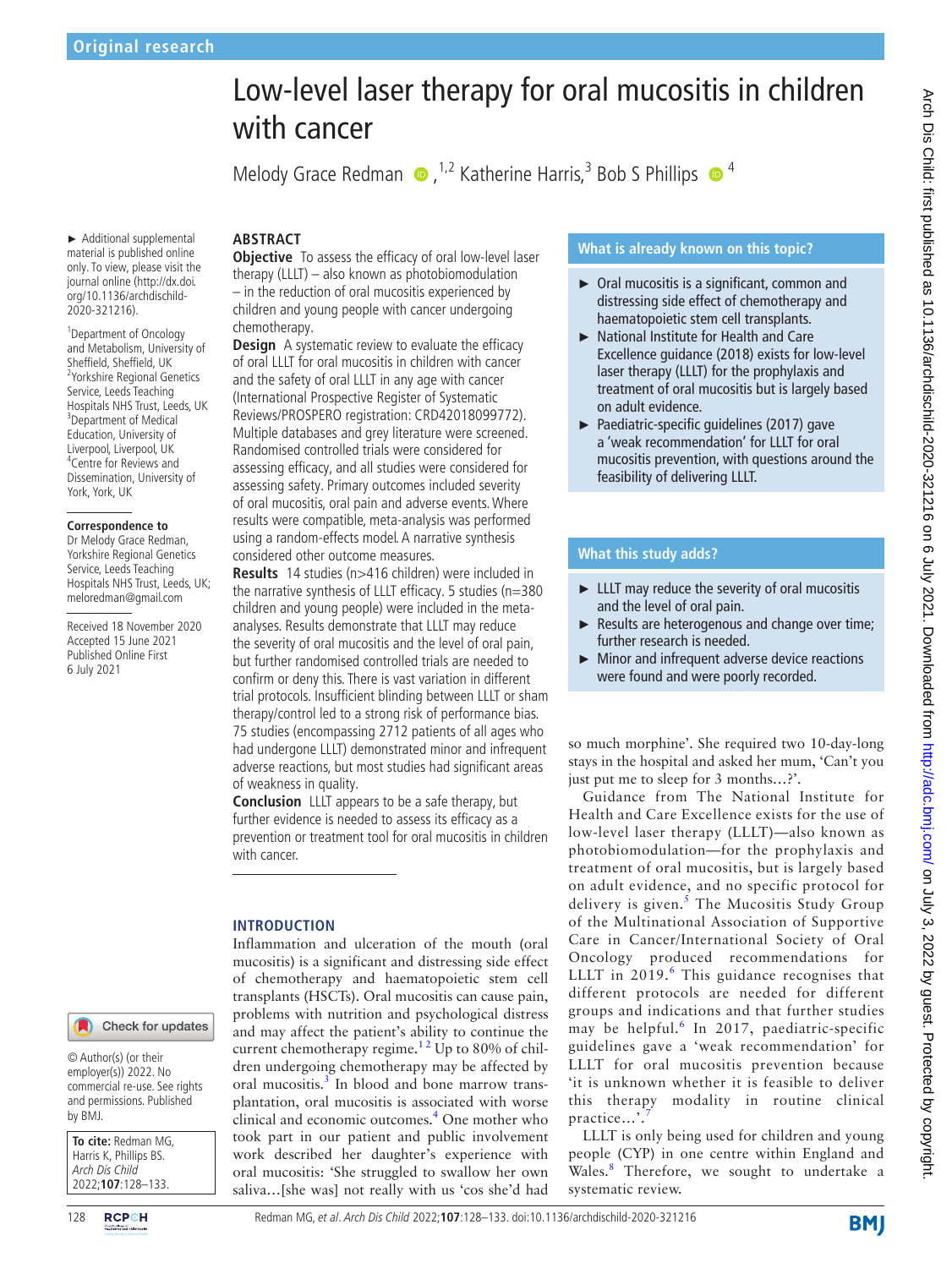# **Original research**



<span id="page-1-0"></span>**Figure 1** An adapted Preferred Reporting Items for Systematic Reviews and Meta-Analyses (PRISMA) flow diagram<sup>[13](#page-5-11)</sup> showing the implementation of the search strategy for studies assessing efficacy identified through the first search in June 2018 and the additional studies included as a result of the update search in June 2020.

### **Objectives**

- ► To assess the efficacy of oral LLLT in the reduction of oral mucositis experienced by CYP with cancer undergoing chemotherapy.
- To assess any adverse events associated with its use in patients with cancer of any age undergoing chemotherapy.

### **METHODS**

The review protocol was registered on the International Prospective Register of Systematic Reviews (PROSPERO) international database (CRD42018099772) using standard approaches.<sup>910</sup>

# **Eligibility criteria**

For assessing the efficacy of LLLT, randomised controlled trials (RCTs) considering CYP less than 18 years old with cancer were considered ([online supplemental table 1\)](https://dx.doi.org/10.1136/archdischild-2020-321216). For assessing safety, all studies were considered for all ages of people with cancer [\(online](https://dx.doi.org/10.1136/archdischild-2020-321216)  [supplemental table 2\)](https://dx.doi.org/10.1136/archdischild-2020-321216).

# **Search strategy**

The 15 databases and sources searched are listed in [online supple](https://dx.doi.org/10.1136/archdischild-2020-321216)[mental table 3.](https://dx.doi.org/10.1136/archdischild-2020-321216) A 32-step search strategy was used for Embase, MEDLINE and Allied and Complementary Medicine Database ([online supplemental table 4\)](https://dx.doi.org/10.1136/archdischild-2020-321216). Alternative search strategies were used for other sources. The search strategies ran from the earliest date available until 28 June 2020, including an update search. Searches were not restricted by age or language. Published and unpublished studies were considered. All studies included for efficacy had their reference lists reviewed. Additional unpublished material was sought from authors and experts in the field.



**Figure 2** An adapted Preferred Reporting Items for Systematic Reviews and Meta-Analyses (PRISMA) Flow Diagram<sup>13</sup> showing the implementation of the search strategy for studies assessing safety identified through the first search in June 2018 and the additional studies included as a result of the update search in June 2020.

# **Data collection**

Two reviewers (MGR/KH) screened all search results, obtaining full text where there was uncertainty about inclusion. Where the reviewers disagreed, a third reviewer (BSP) was consulted. Non-English studies were screened by experienced clinicians and/or academics (see the Acknowledgements section). Data extraction of the included studies was undertaken by KH or MGR and then counterchecked by the other (see [online supplemental figure 1](https://dx.doi.org/10.1136/archdischild-2020-321216) for an example data extraction form).

# **Risk of bias**

To assess the efficacy of LLLT, any RCTs that qualified for inclusion were analysed at a study level using the Cochrane risk of bias tool (Centre for Reviews and Dissemination. University of York, p37)[[10\]](#page-5-8). When considering the adverse events associated with LLLT, studies were scrutinised using guidance provided by Loke *et al*.<sup>[11](#page-5-9)</sup>

# **Statistical analysis**

Random effects meta-analysis was performed using RevMan  $V.5.4<sup>12</sup>$  where outcome measures were comparable. The principal summary measures were ORs and standardised mean differences. Pooling was not performed where there was substantial heterogeneity ( $I^2 \ge 50\%$ ).<sup>[9](#page-5-7)</sup> Random effects were felt appropriate given the clinical heterogeneity of the interventions, and the Mantel–Haenszel method used as there were few events.<sup>[9](#page-5-7)</sup>

Figures [1 and 2](#page-1-0) adapted Preferred Reporting Items for System-atic Reviews and Meta-Analyses (PRISMA) diagrams<sup>[13](#page-5-11)</sup> demonstrate the flow of studies. Fourteen RCTs (n>416 CYP) were included in the narrative synthesis of LLLT efficacy.<sup>[14–27](#page-5-12)</sup> Five RCTs (n=380 CYP) were included for meta-analysis.<sup>15 16 19 21 22</sup> Ahmed *et al*<sup>[15](#page-5-13)</sup> declared that nearly half of their patients were below aged 17 (personal communications, MG Redman, 2020), and the other patients were young adults; we included these in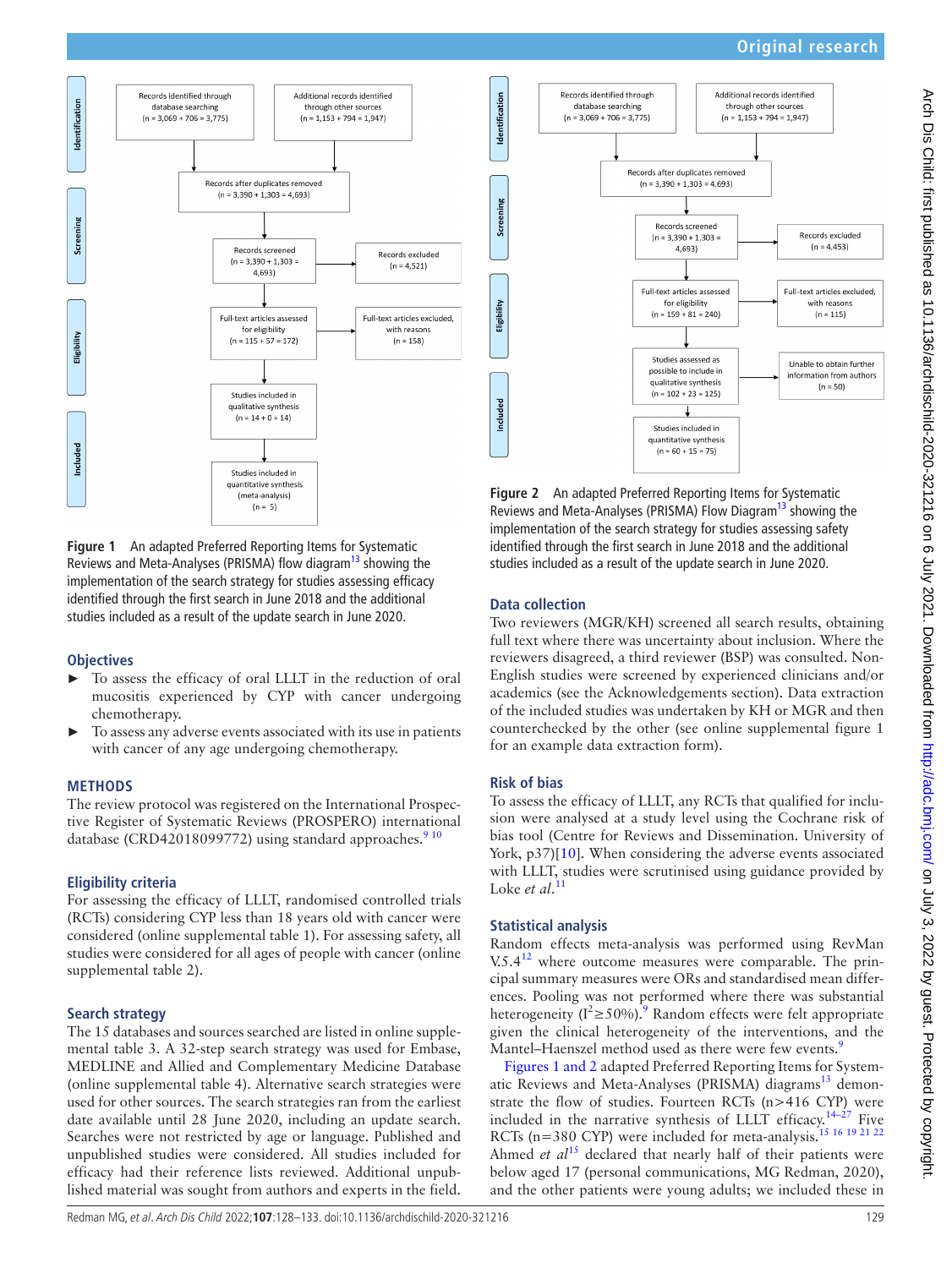the meta-analyses. Seventy-five studies were included for safety analysis [\(online supplemental table 5](https://dx.doi.org/10.1136/archdischild-2020-321216)). Relevant ongoing trials can be found in [online supplemental table 6](https://dx.doi.org/10.1136/archdischild-2020-321216).

# **Quality of studies**

When evaluating efficacy trials, there is a significant risk of performance bias as the outcome assessors were generally not blinded. Several RCTs provided insufficient data to assess selection bias ([online supplemental figures 2 and 3](https://dx.doi.org/10.1136/archdischild-2020-321216)).

Overall, studies included in the safety analysis provided insufficient assurance of quality. Of the quality assessment questions considered, 69.3% were 'unclear' or 'not applicable', particularly on how information about adverse events due to LLLT was collected.

# **Efficacy of LLLT**

Intraoral LLLT was used by all studies, except Hodgson *et al*, [22](#page-5-14) who used extraoral LLLT. Studies considered prevention and/or treatment of oral mucositis. Protocols of LLLT administration varied widely ([online supplemental table 7](https://dx.doi.org/10.1136/archdischild-2020-321216)); wavelengths ranged from 632.8 to 955 nm. Energy delivery ranged from 1.5 to 8.0 J/cm<sup>2</sup>. LLLT was mostly applied daily (apart from Abramoff *et al* and Fani e*t al*[14 20](#page-5-12)), but duration ranged from 4 to 15 days.

# **Grade of oral mucositis**

Two scales were used to assess oral mucositis grading: WHO oral mucositis scale/common toxicity criteria or National Cancer Institute Common Terminology Criteria [<sup>28</sup> p3-4]. Hodgson et al<sup>[22](#page-5-14)</sup> provided us with unpublished data using both grading systems, which allowed us to validate combining the grades for meta-analysis ([online supplemental table 8](https://dx.doi.org/10.1136/archdischild-2020-321216)). Patients aged >18 or undergoing HSCT with no cancer diagnosis were removed from the dataset of Hodgson *et al*<sup>22</sup> and Amadori *et al*.<sup>[16](#page-5-16)</sup> Abramoff *et al*[14](#page-5-12) included patients up to 23 years old; it was not possible to obtain the breakdown of data and thus all these are included.

For meta-analysis, three different timepoints were used, and results were grouped as low-grade (0–2) and high-grade (3-4) oral mucositis. A summary of the effect of LLLT on grade of oral mucositis in the included studies is presented in [table](#page-2-0) 1. LLLT non-significantly reduced severe oral mucositis at all time points (days 3–5: OR 0.73, 95% CI 0.33 to 1.61; days 7–10: OR 0.35, 95% CI 0.12 to 1.03; days 11–17: OR 0.36, 95% CI 0.09 to 1.39; [figure](#page-3-0) 3), but these results are heterogenous and change over time ([figure](#page-3-1) 4).

# **Oral pain**

Three studies had extractable data on oral pain. Median results from Gobbo *et al*<sup>21</sup> and Ahmed *et al*<sup>15</sup> were converted to estimates of means using an online tool.<sup>29-31</sup> Similarly to observed grade of mucositis, there may be a trend towards less pain experienced

<span id="page-2-0"></span>

| Effect of low-level laser therapy (LLLT) on grade of oral mucositis<br>Table 1 |                                                                                                                                                                                                                                                                                                                                                                                                                                                                                                                                                                                                         |
|--------------------------------------------------------------------------------|---------------------------------------------------------------------------------------------------------------------------------------------------------------------------------------------------------------------------------------------------------------------------------------------------------------------------------------------------------------------------------------------------------------------------------------------------------------------------------------------------------------------------------------------------------------------------------------------------------|
| <b>RCT</b>                                                                     | Effect of LLLT on grade of oral mucositis                                                                                                                                                                                                                                                                                                                                                                                                                                                                                                                                                               |
| Abramoff et $a14$                                                              | For those undergoing prophylactic LLLT, at the third evaluation (between days 6 and 9 after commencing chemotherapy), 73% of the patients in the<br>prophylactic laser group had grade 0 mucositis, compared with 27% in the placebo group ( $p=0.03$ ).                                                                                                                                                                                                                                                                                                                                                |
| Ahmed et $a/15$                                                                | Includes some adults. No statistically significant difference on daily evaluation of grade; however, authors report a risk ratio of 2.8 for the occurrence of grade<br>3 and grade 4 oral mucositis in the sham group compared with the laser group.<br>OR of 0.22 (95% CI of 0.02 to 2.08) of grade 3 or more oral mucositis in the laser group on day 15.                                                                                                                                                                                                                                             |
| Amadori et al <sup>16</sup>                                                    | No statistically significant change. Day 4, oral mucositis median grade=2 for both laser and sham groups. Day 7, oral mucositis median grade laser=0, sham=1<br>$(p=0.07)$ .<br>OR of grade 3 or more oral mucositis in laser group is 1.33 (95% CI 0.51 to 3.50) on day 4 and 0.18 (95% CI 0.01 to 3.88) on day 7.                                                                                                                                                                                                                                                                                     |
| Amadori and<br>Bardellini <sup>17</sup>                                        | Abstract reports both prophylactic and therapeutic phases to result in a statistically significant reduction of OM in the laser group. Prophylactic phase reported<br>as significant difference at day 4 ( $p=0.02$ ) and therapeutic phase significant by the end of laser/sham treatment.                                                                                                                                                                                                                                                                                                             |
| Cowen et $al^{18}$                                                             | Only 2 patients aged 17 out of group of 30 patients. Distribution of daily mucositis index statistically significantly lower in laser group compared with sham<br>group on days 2-7 (inclusive) after bone marrow transplantation.                                                                                                                                                                                                                                                                                                                                                                      |
| Cruz et al <sup>19</sup>                                                       | Oral mucositis severity and prevalence were similar in the laser group and control group (p=0.208). OR of grade 3 or above oral mucositis was lower in<br>the laser group (OR=0.34, 95% CI 0.01 to 8.80) on day 8 and lower in the laser group (OR=0.69, 95% CI of 0.11 to 4.47) on day 15, but not statistically<br>significant.                                                                                                                                                                                                                                                                       |
| Fani et al <sup>20</sup>                                                       | Unable to ascertain how many patients were children and met full inclusion criteria. Based on the WHO scale, there is no significant difference between the<br>groups ( $p > 0.05$ ). However, based on the NCI scale, there is a significant reduction in oral mucositis between the groups ( $p < 0.05$ ).                                                                                                                                                                                                                                                                                            |
| Gobbo et $al^{21}$                                                             | On day 7, of those undergoing LLLT, one patient developed grade 4 oral mucositis, and 2 patients developed grade 3. Of those undergoing sham treatment,<br>8 patients developed grade 4 and 6 patients developed grade 3 oral mucositis (p<0.02). OR of grade 3 or above oral mucositis was lower in the laser group<br>(OR=0.50, 95% CI 0.23 to 1.11) on day 4 but not statistically significant. It was also lower in the laser group (OR=0.17, 95% CI of 0.04 to 0.63) on day 7 and<br>lower in the laser group (OR=0.08, 95% CI of 0.01 to 0.68) on day 11, and this was statistically significant. |
| Hodgson et $al^{22}$                                                           | As displayed in the meta-analysis, OR of developing OM of grade 3 or above in laser group was lower at day 3-5 (OR=0.23, 95% CI 0.01 to 6.25) but then<br>higher at days 8-10 (OR=1.25, 95% CI 0.23 to 6.71) and days15-17 (OR=3.29, 95% CI 0.12 to 89.81). None of these were statistically significant.                                                                                                                                                                                                                                                                                               |
| Khouri et $al^{23}$                                                            | Unable to ascertain how many patients were children and met full inclusion criteria. Mean grade of oral mucositis in the laser group was 1.75±0.45, compared<br>with 2.45 $\pm$ 0.93 in the control group (p<0.01). The laser group had a lower frequency of oral mucositis (p=0.02).                                                                                                                                                                                                                                                                                                                   |
| Kuhn et $al^{24}$                                                              | Statistically significant reduction of oral mucositis in laser group (32% patients grade >0) compared with the placebo group (94% patients grade>0) on day 7<br>after oral mucositis diagnosis (p=0.001)                                                                                                                                                                                                                                                                                                                                                                                                |
| Salvador et al <sup>25</sup>                                                   | Unable to ascertain how many patients were children and met full inclusion criteria. Significant reduction in severity of oral mucositis from day +7 to day +11<br>$(p<0.05)$ .                                                                                                                                                                                                                                                                                                                                                                                                                         |
| Silva et al <sup>26</sup>                                                      | Unable to ascertain how many patients were children and met full inclusion criteria. Statistically significant reduction in grade of oral mucositis between laser<br>and control group ( $p<0.001$ ).                                                                                                                                                                                                                                                                                                                                                                                                   |
| Silva et al <sup>27</sup>                                                      | Unable to ascertain how many patients were children and met full inclusion criteria. Less severe oral mucositis in the laser group on day 4, 7 and 8 (p<0.05).<br>No significant difference on all other days of assessment (up to day 21).                                                                                                                                                                                                                                                                                                                                                             |

NCI, National Cancer Institute; RCT, randomised controlled trial.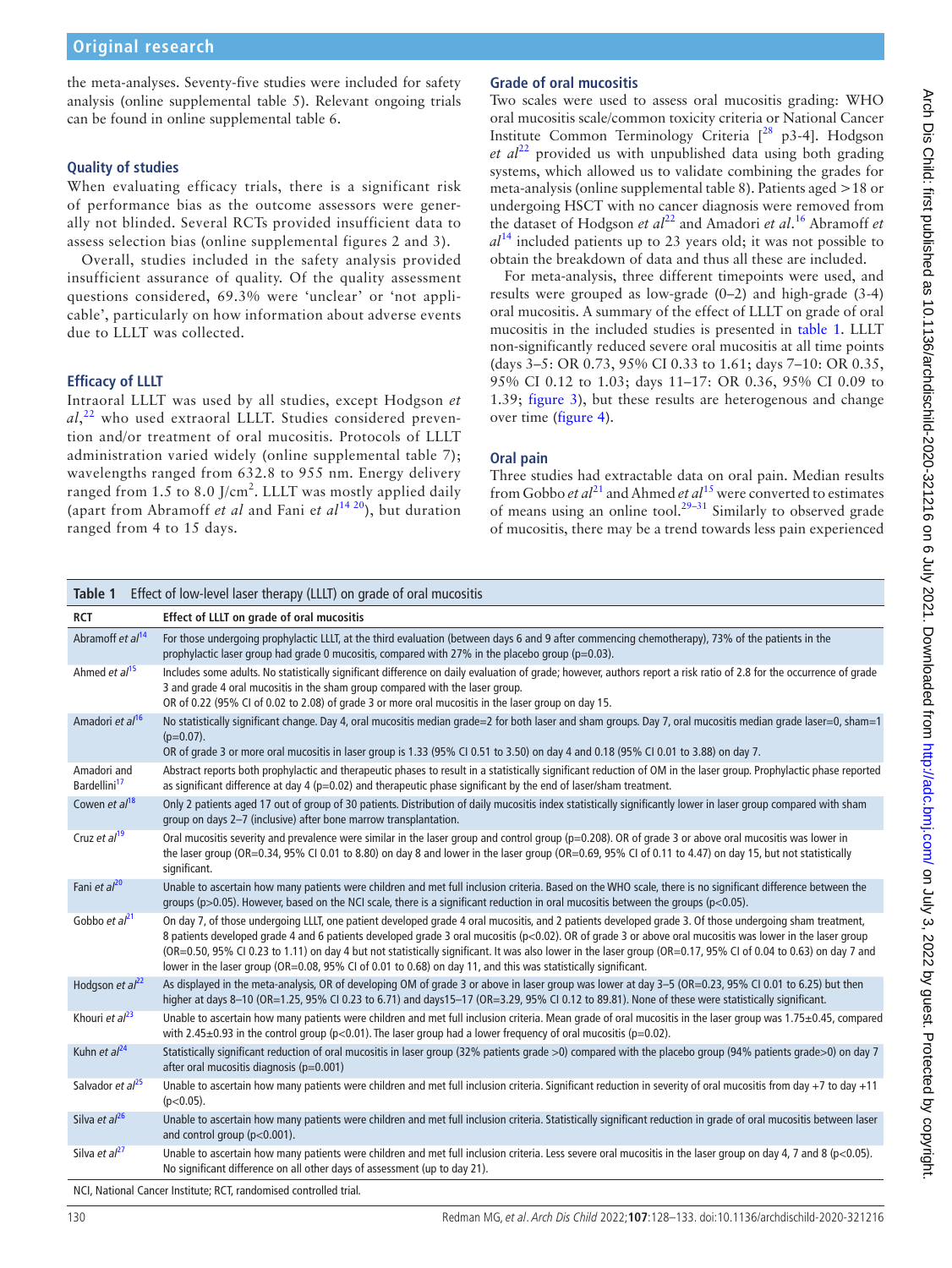

**Figure 3** Forest plot of comparison: ORs comparing likelihood of patients developing grade 3+ (severe) oral mucositis in the laser group and the control group. Key: each study is labelled by its main author and year of publication and is represented by a square, the size of which reflects the relative size of the study, and the horizontal line passing through it represents the 95% CI. Random indicates the random-effects model; for CIs, the bracketed region denotes the upper and lower ends; I<sup>2</sup> represents heterogeneity between the randomised controlled trials; the 'p' value after 'test for overall effect' represents the probability that the overall effect is due to chance; the black diamond on each plot represents the pooled OR, with its breadth including the CIs. M-H, Mantel-Haenszel meta-analysis method.

from day 7 onwards after LLLT had been commenced [\(online](https://dx.doi.org/10.1136/archdischild-2020-321216)  [supplemental figures 4 and 5](https://dx.doi.org/10.1136/archdischild-2020-321216) and [online supplemental table 9](https://dx.doi.org/10.1136/archdischild-2020-321216)).

### **Other outcome measures**

Three  $RCTs^{16}$ <sup>19</sup> <sup>21</sup> considered the use of analgesia, with one suggesting reduced use in the treated arm [\(online supplemental](https://dx.doi.org/10.1136/archdischild-2020-321216)  [table 10](https://dx.doi.org/10.1136/archdischild-2020-321216)). Three RCTs<sup>18 19 22</sup> considered the impact on diet, but no difference was found between the two groups [\(online supple](https://dx.doi.org/10.1136/archdischild-2020-321216)[mental table 11](https://dx.doi.org/10.1136/archdischild-2020-321216)). One RCT looked at interruptions to cancer treatment; results are awaiting publication.<sup>17</sup> No RCTs looked at

# **Safety of LLLT**

[supplemental table 12](https://dx.doi.org/10.1136/archdischild-2020-321216)).

As oral mucositis is an adverse event associated with chemotherapy/radiotherapy, LLLT, if effective, may have appeared to induce fewer or less severe adverse events than any control group. Therefore, where there was any ambiguity about wording around the monitoring or occurrence or causality of adverse

<span id="page-3-0"></span>duration of hospitalisation. One study looked at quality of life,  $27$ but these results cannot be extracted for children alone [\(online](https://dx.doi.org/10.1136/archdischild-2020-321216)



<span id="page-3-1"></span>**Figure 4** Graph comparing the ORs of developing oral mucositis grade 3 or more (severe to lifethreatening) in the laser group compared to the control group.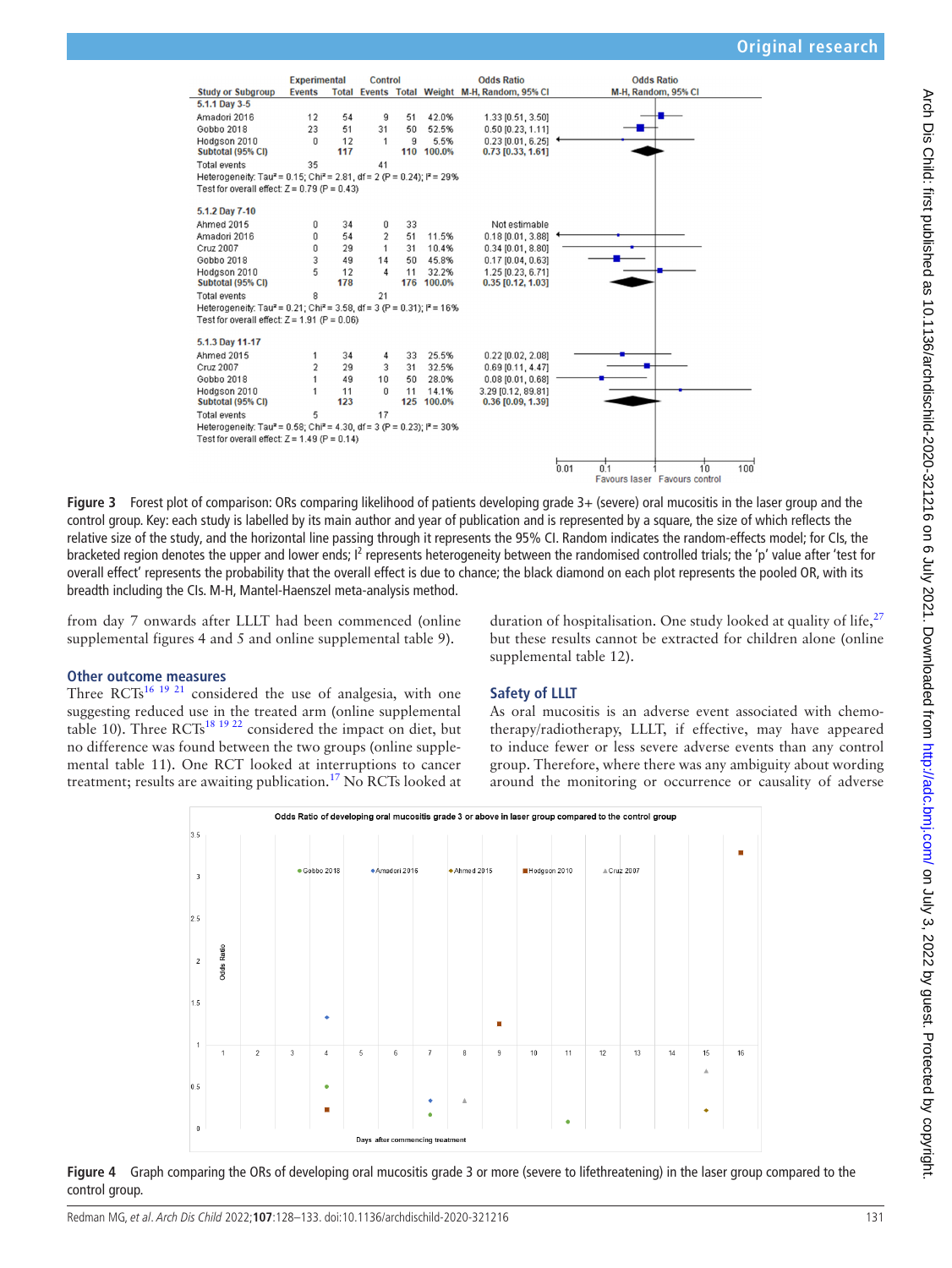events, attempts were made to contact authors. Adverse reactions or adverse device effects which could be related to LLLT were sought.

A total of 125 identified studies would be expected to provide some information on the safety of LLLT. Despite attempts to contact authors, data were unavailable on adverse device effects or adverse reactions from 50 studies (which would have provided information on >1459 individuals who had LLLT).

Of the 75 included studies (encompassing 2712 patients who had LLLT), 24 studies were known to include children. The documentation of how adverse events were monitored was generally limited, affecting the quality assessment for the studies. There is a real challenge of monitoring and identifying adverse events due to LLLT. For example, Elad *et al* state, 'The treatment was well tolerated with no adverse events related to the study device'.<sup>[32](#page-5-28)</sup> However, they discuss adverse events found in the treatment (LLLT) group of 10 patients (they report 2 patients with a traumatic ulcer from self-biting and 1 patient with herpes simplex virus type 1 positive ulceration) and go on to explain that the oral adverse events are typical of HSCT.<sup>32</sup> Definitions and monitoring methods regarding adverse events may be related to the cancer treatment and not to the LLLT. One study, where 22 children underwent LLLT, found adverse device events in 2 children and 1 issue with tolerability: 1 child was found to have some slight gingival bleeding after vomiting flowing laser treatment, and another child had a blood spot on the palate (attributed to mucositis rather than LLLT).<sup>[33](#page-5-29)</sup> The same study also found that a 4-year-old boy refused to wear protective glasses, which are a necessary precaution for LLLT.[33](#page-5-29) These issues were the only clear adverse device events indicated in 2420 patients.

A previous in vitro study raised concerns that LLLT exposure may lead to adverse effects on tumour behaviour, potentially affecting patient survival[.34](#page-5-30) However, Antunes *et al* published a retrospective matched case–control study comparing those who had undergone LLLT with those who had not; this did not show any reduction in survival.[35](#page-5-31) Genot *et al* retrospectively reviewed 361 patients and found that for the 62% who underwent LLLT, there was no statistically significant impact on overall survival, time to local recurrence or progression-free survival.<sup>36</sup> Fischlechner *et al* also considered overall survival and found no difference between 126 patients who had undergone LLLT and 126 matched controls.<sup>3</sup>

# **Additional analyses**

It was not possible to undertake subgroup analysis due to the small number of heterogeneous studies.

# **DISCUSSION**

Fourteen studies (n>416 CYP) were considered in the narrative synthesis around LLLT efficacy and five studies (n=380 CYP) in meta-analyses. A robust search strategy was used to identify these studies, but the results are inconclusive. Insufficient blinding between LLLT or sham therapy/control meant a strong risk of performance bias. There is some potential that LLLT may reduce the severity of oral mucositis and the level of oral pain, but further larger randomised controlled trials would reduce uncertainty. Future RCTs should include protocols considering LLLT for both prevention and treatment, and should compare LLLT to sham therapy, ensuring appropriate blinding.

Heterogeneity between RCTs was anticipated, given a vast range of LLLT protocols used ([online supplemental table](https://dx.doi.org/10.1136/archdischild-2020-321216)  [7](https://dx.doi.org/10.1136/archdischild-2020-321216)). Some simplifications were made to pool the data, such as

combining NCI and WHO oral mucositis grades, and presenting efficacy over a group of days rather than identical time points.

This systematic review has highlighted some challenges of assessing the efficacy of LLLT. It is not clear what the optimal LLLT protocol is or the significance of different alternative parameters. This is in keeping with existing literature reflecting the challenges of assessing medical devices.<sup>3</sup>

The meta-analyses demonstrated that LLLT may reduce the correlated outcomes of severe mucositis and oral pain. However, these findings are heterogenous and imprecise. Seventy-five studies (encompassing 2712 patients of all ages who had LLLT) demonstrated minor and infrequent adverse reactions, but most studies had significant areas of weakness in quality. It is important to ensure accurate recording of adverse reactions/adverse device effects in future studies and interpret this with caution, given limitations around the quality assurance of these studies.

Antunes *et al* considered cost-effectiveness of LLLT for adults in Brazil and estimated the average cost of delivery of one 20 min session of LLLT was US\$41.18, including costs of equipment, furniture, facilities, salaries for a supporting team (including two dentists and two supporting staff) and medical supplies.<sup>3</sup> This may vary substantially, depending on the implementation of LLLT and the existing infrastructure.

# **Further work**

While this review was robust in nature and included grey literature, there is currently insufficient direct data to draw any firm conclusions about the role of LLLT in children with cancer. Ongoing and unreported trials ([online supplemental table 6](https://dx.doi.org/10.1136/archdischild-2020-321216)) should be considered for inclusion in any future systematic review. Further studies to evaluate protocols, devices, timing and efficacy in prevention and treatment of oral mucositis in children with cancer are recommended.

# **CONCLUSION**

LLLT appears to be a safe therapy in adults and children from available study data, and it may have the potential to provide some reduction in children's experience of oral mucositis and associated pain. However, LLLT is only being used for children and young people (CYP) in one centre within England and Wales.<sup>8</sup> Where LLLT is used in other countries, protocols vary greatly between institutions, and clarity around the optimal delivery protocols is needed. For an institution to be able to introduce LLLT, some degree of dedicated infrastructure is needed to ensure laser safety. Further research is needed to assess if LLLT is an efficacious and cost-effective tool for the prevention or treatment of oral mucositis in children with cancer.

**Twitter** Melody Grace Redman [@MelodyRedman](https://twitter.com/MelodyRedman) and Bob S Phillips [@drbobphillips](https://twitter.com/drbobphillips)

**Funding** The authors have not declared a specific grant for this research from any funding agency in the public, commercial or not-for-profit sectors.

**Competing interests** None declared.

**Patient consent for publication** Not required.

**Provenance and peer review** Not commissioned; externally peer reviewed.

**Data availability statement** Data are available upon reasonable request. All data relevant to the study are included in the article or uploaded as supplementary information.

**Supplemental material** This content has been supplied by the author(s). It has not been vetted by BMJ Publishing Group Limited (BMJ) and may not have been peer-reviewed. Any opinions or recommendations discussed are solely those of the author(s) and are not endorsed by BMJ. BMJ disclaims all liability and responsibility arising from any reliance placed on the content. Where the content includes any translated material, BMJ does not warrant the accuracy and reliability of the translations (including but not limited to local regulations, clinical guidelines,